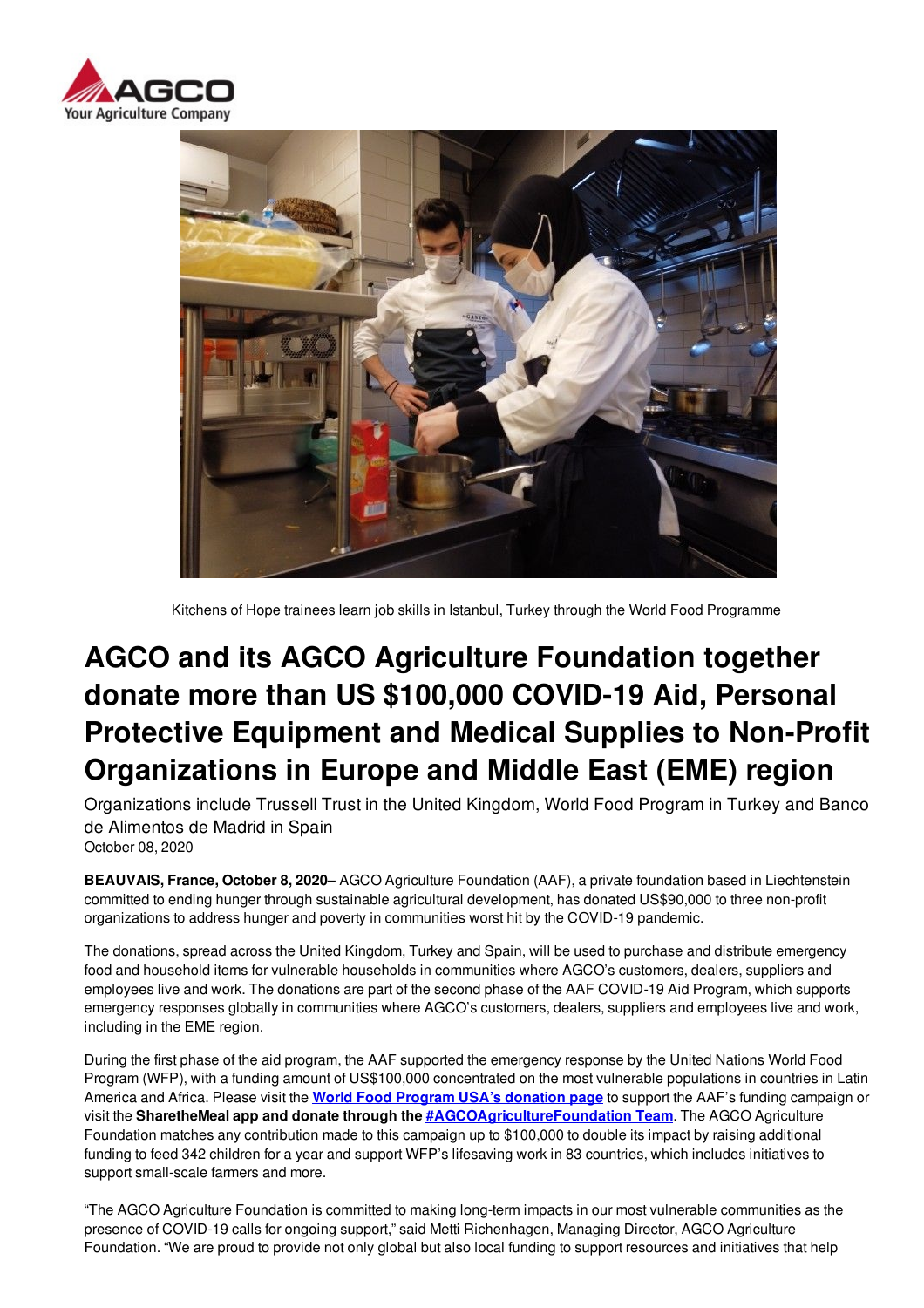communities in our EME region that are heavily impacted by the pandemic and economic uncertainty."

The respective non-profit organizations are committed to utilize the donation to provide emergency responses and drive impacts to their communities.

Trussell Trust will direct the donation to the foodbank program in the UK to provide emergency food and support to people locked in poverty and crisis and campaign for change to end hunger in the UK. The funds will be used to support the development of an emergency storage and distribution systems to ensure that donated bulk supplies are rapidly delivered to individual food banks. The foodbanks distributed more than 6,250 emergency food parcels every day at the onset of the pandemic, and 3,000 of the beneficiaries were children.

For World Food Program-Turkey, the donation will be used to provide a critical lifeline to vulnerable people in Turkey, mostly refugees. The funds will also be used to support the WFP Adaption of Livelihoods Project ("Kitchens of Hope") under COVID-19 in eight provinces of Turkey - Ankara, Istanbul, Izmir, Urfa, Adana, Kilis, Mardin and Gaziantep. Funds will cover for the purchase of food, raw materials, and other inputs to support municipal soup kitchens as a response to the COVID-19 pandemic in Turkey. The organization will provide up to two meals per day for over 4,000 people in eight cities.

Banco de Alimentos will use the donation to enable the food bank in Madrid to obtain food, transport and distribute it to the neediest people in the region of Madrid, which has been severely impacted by the COVID-19 pandemic. The organization is collecting whole foods from supermarkets and fruit and vegetables in the central market of Mercamadrid. In addition, the organization will facilitate social integration of the most disadvantaged community and education on food waste, healthy diet and health safety. The organization is now delivering more than 190,000 meals per day, reaching most children.

"AGCO is always looking for the best way to support communities and customers in our regions. In such an unprecedented time like this, this support becomes a joint responsibility to address the impacts of the pandemic on economies and livelihood," said Torsten Dehner,

Senior Vice President and General Manager of AGCO EME. "We firmly believe that a resilient agriculture industry is essential, and our top priority is maintaining access to safe, healthy and nutritious food throughout the COVID-19 pandemic fight."

#### **AGCO donates personal protective equipment and medical supplies in EME region**

In Germany, Fendt, an AGCO brand, and its cabin factory in Asbach-Bäumenheim produced 3D-printed face shields and donated them to doctors, local aid organisations, county associations from the Bavarian Red Cross and regional dentists. In addition, five Fendt face shields were sent to every dealer location in Germany, Italy, France, Spain and England to ensure the safety of AGCO dealers and their host communities.

In France, AGCO and Massey Ferguson are responding to the call of the specially created French non-profit organization "Les Visières de l'Espoir" – "Hope's Face Shields" initiated by 3DNatives, a French specialised 3D printing media. In the Beauvais manufacturing facility, Massey Ferguson is now using its 3D printing capacity to donate full face shields to its local community and frontline health workers who are heroes working hard to save lives from the coronavirus pandemic. The AGCO Beauvais team, together with its GIMA colleagues donated 10,000 surgical masks as well as gloves and overalls from its own stocks to the Beauvais Hospital to support the medical personnel.

In Italy, AGCO's Gold Harvesting Competence Center in Breganze, has contributed to the fundraising campaign *Aiutiamo i nostri medici* (Help our Doctors) with the full commitment of all the staff and workers' unions, raising 20,000 €. The project was promoted by the Santorso Town Council to support the local hospital's COVID-19 centre for the whole province of Vicenza. In addition to buying essential items and equipment to increase the number of intensive care beds, some of the donations went towards alternative housing for health workers who did not want to put their families at risk by going home after their shifts.

## **About AGCO Agriculture Foundation (AAF)**

The AGCO Agriculture Foundation (AAF), initiated by AGCO Corporation (NYSE: AGCO) in 2018, is a private foundation with the vision to prevent and relieve hunger. The foundation initiates impactful programs that support food security, foster sustainable agricultural development and build needed agricultural infrastructure in marginalized farming communities. AAF is domiciled in Vaduz, Liechtenstein and operations are managed from Duluth, Georgia, USA. For more information, please visit https://www.agcofoundation.org/

## **About AGCO**

AGCO (NYSE:AGCO) is a global leader in the design, manufacture and distribution of agricultural solutions and delivers high-tech solutions for farmers feeding the world through its full line of equipment and related services. AGCO products are sold through five core brands, Challenger®, Fendt®, GSI®, Massey Ferguson® and Valtra®, supported by Fuse® smart farming solutions. Founded in 1990 and headquartered in Duluth, Georgia, USA, AGCO had net sales of \$9.0 billion in 2019. For more information, visit www.AGCOcorp.com. For company news, information and events, please follow us on Twitter: @AGCOCorp. For financial news on Twitter, please follow the hashtag #AGCOIR.